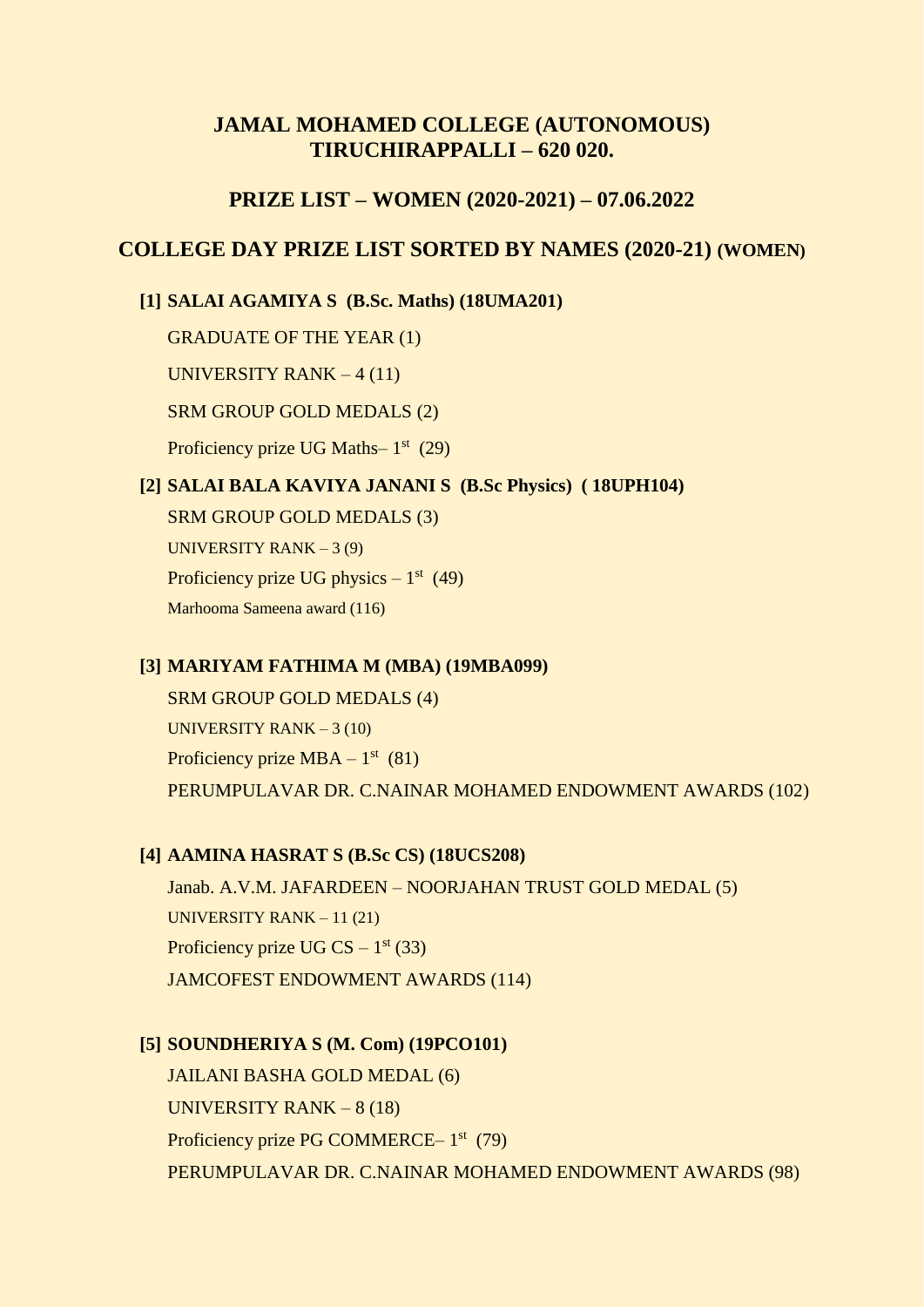### [6] **ARTHI V (MBA) (20MBA120)**

ICWA TIRUCHY, MEDAL (7)

# **[7] RUKSANA BEGAM N (M.Sc CS) (19PCS054)**

UNIVERSITY RANK  $-2(8)$ Proficiency prize PG  $CS - 1st$  (67) PERUMPULAVAR DR. C.NAINAR MOHAMED ENDOWMENT AWARDS (99) JAMCOFEST ENDOWMENT AWARDS (115)

# **[8] RIZA FATHIMA S (B.Sc Micro biology) (18UMB027)**

UNIVERSITY RANK – 4 (12) Proficiency prize UG Micro Biology  $-1^{st}$  (53)

# **[9] FAZILA H (B.Com) (18UCO475)**

UNIVERSITY RANK  $-5(13)$ Proficiency prize UG COMMERCE – 1st (51) Dr. A. Abdul Subhan Khan award (108) Dr. M. Niyamathullah Award (112)

#### **[10] ROSHNI M (B.A. English) (18UEN212)**

UNIVERSITY RANK – 5 (14) Proficiency prize UG English  $-1^{st}$  (37)

# [11] **ROKKAIYA RIFANA S (B.Sc. FT) (18UFT028)**

UNIVERSITY RANK – 5 (15) Proficiency prize UG FT  $-1^{st}(41)$ 

# **[12] HARISA BEGAM (B.Sc. N&D) (18UND013)**

UNIVERSITY RANK – 6 (16) Proficiency prize UG N&D –  $1<sup>st</sup>$  (43)

#### **[13] AAFREEN SULTHANA Z (M.Sc. Bio-Tech) (19PBT006)**

UNIVERSITY RANK – 7 (17) Proficiency prize PG Bio-Tech- 1<sup>st</sup> (75) PERUMPULAVAR DR. C.NAINAR MOHAMED ENDOWMENT AWARDS (105)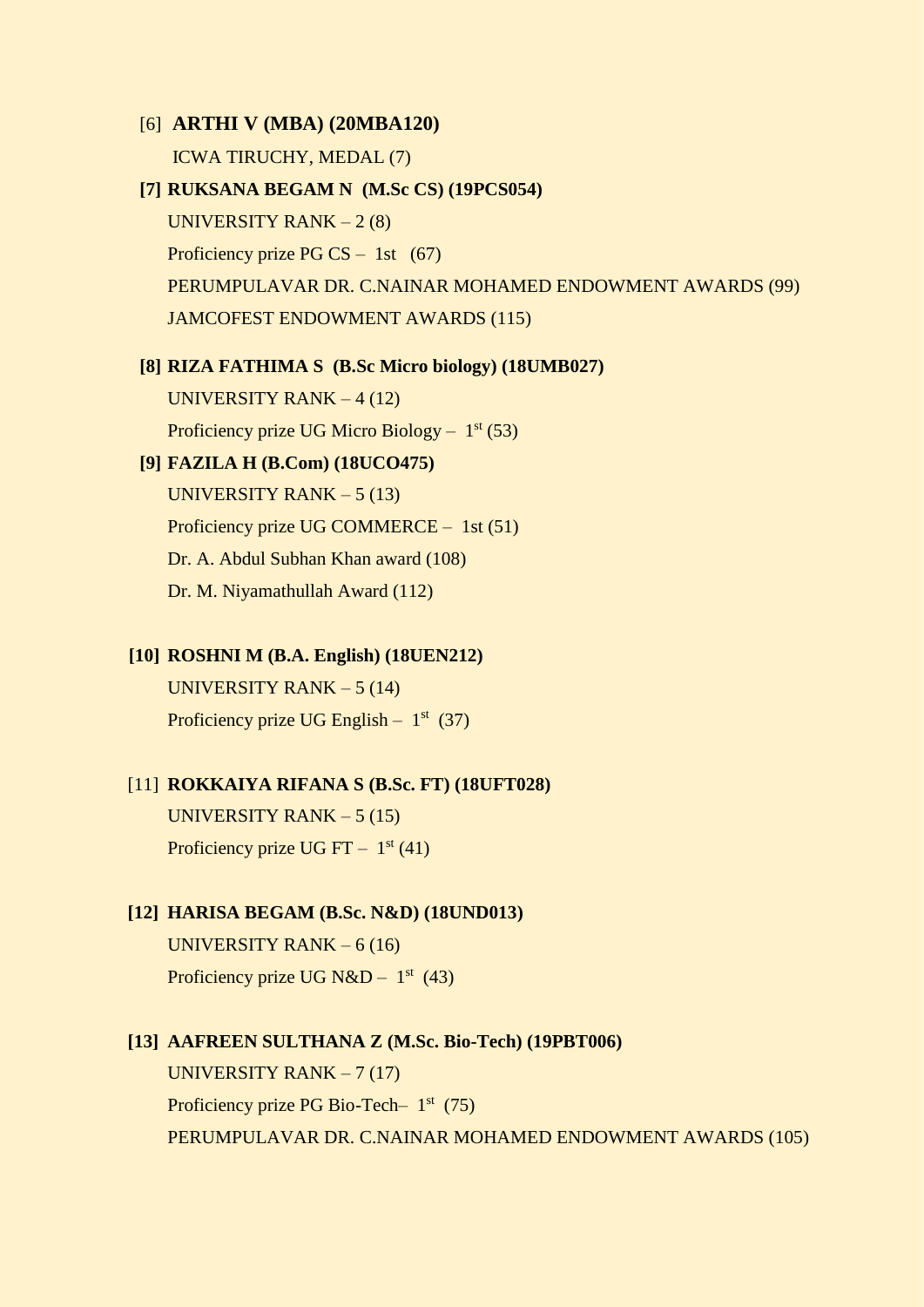# **[14] RASHIDHA BANU (B.Sc. Zoology) (18UZO065)** UNIVERSITY RANK – 9 (19) Proficiency prize UG ZOOLOGY - 1<sup>st</sup> (59)

# **[15] ALSIMA AFRIN S (M.Sc Micro biology) (19PMB003)** UNIVERSITY RANK – 9 (20) Proficiency prize PG Micro Biology  $-1^{st}$  (73) PERUMPULAVAR DR. C.NAINAR MOHAMED ENDOWMENT AWARDS (101)

# **[16] ANITHA S (B.LITT TAMIL) (18UTA061)**

UNIVERSITY RANK – 11 (22) Proficiency prize UG TAMIL – 1st (55)

# **[17] AFRAAH HASEEN H S (BSc. Bio-Tech) (18UBT003)** UNIVERSITY RANK – 12 (23) Proficiency prize UG Bio Technology  $-1^{st}$  (39)

**[18] NAEEMA NAJEEB (M.Sc Chemistry) (19PCH068)** UNIVERSITY RANK – 16 (24) Proficiency prize PG Chemistry  $-1<sup>st</sup>$  (65)

# **[19] SUGUNA P (M.Sc Maths) (19PMA094)**

UNIVERSITY RANK – 16 (25) Proficiency prize PG Maths  $-1^{st}(61)$ PERUMPULAVAR DR. C.NAINAR MOHAMED ENDOWMENT AWARDS (97)

# **[20] HASMATH THANVIR M (MSW) (19PSW014)**

UNIVERSITY RANK – 17 (26) Proficiency prize PG Social Work –  $1<sup>st</sup>$  (83) PERUMPULAVAR DR. C.NAINAR MOHAMED ENDOWMENT AWARDS (100)

# **[21] AFRIN BANU D (BBA) (19PCH068)**

UNIVERSITY RANK – 19 (27) Proficiency prize UG BBA  $- 2<sup>nd</sup>$  (36) Dr. A. Abdul Subhan Khan awards (111)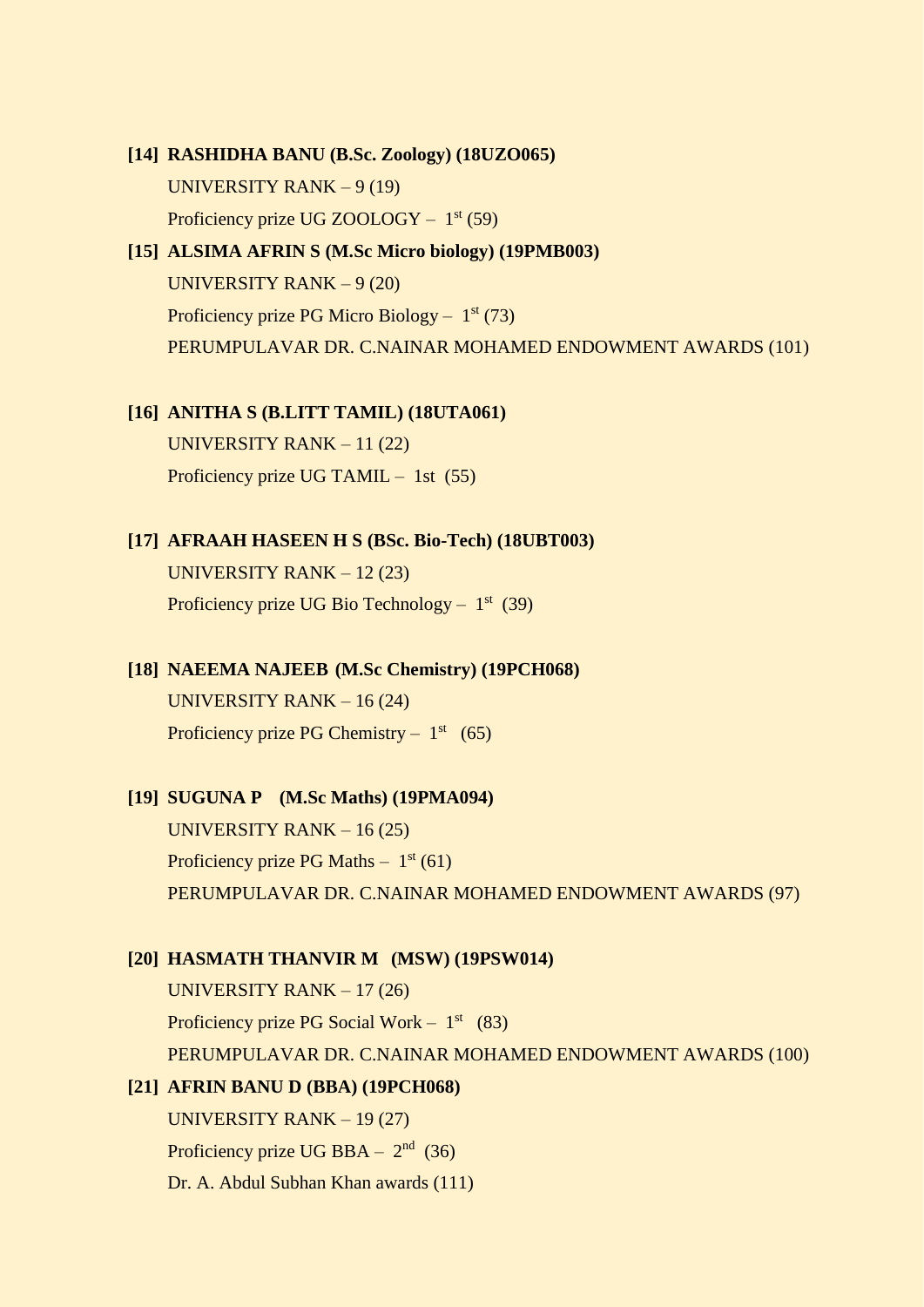# **[22] VAISHAALI N (M.Sc Physics) (19PPH049)** UNIVERSITY RANK – 24 (28) Proficiency prize PG Physics  $-1$ <sup>st</sup> (63) PERUMPULAVAR DR. C.NAINAR MOHAMED ENDOWMENT AWARDS (106)

# **[23] SHAHEEN FATHIMA M (B.Sc Maths) (18UMA214)**

Proficiency prize UG MATHS -2<sup>nd</sup> (30)

# **[24] SAMEEM BANU S (BCA) ( 18UCA470)**

Proficiency prize UG BCA  $-1<sup>st</sup>$  (31)

# **[25] RESHMABANU M (BCA) (18UCA460)**

Proficiency prize UG BCA  $-2<sup>nd</sup>$  (32)

# **[26] RENUKA R (BSc CS) (18UCS277)** Proficiency prize UG CS  $-2<sup>nd</sup>$  (34)

# **[27] NANDHINI K (BBA) (18UBA283)** Proficiency prize UG BBA  $-1^{st}$  (35)

Dr. A. Abdul Subhan Khan (110)

# **[28] FATHIMA RIFAYA A (B.A ENGLISH )( 18UEN151)** Proficiency prize UG ENGLISH -2<sup>nd</sup> (38)

# **[29] FARITA PARVEEN A (B.Sc Bio Tech) (18UBT013)**

Proficiency prize UG BIO TECH- 2<sup>nd</sup> (40)

# **[30] SAMYUKTHAI D (B.Sc Fashion Tech) (18UFT030)**

Proficiency prize UG FT $- 2<sup>nd</sup>$  (42)

# **[31] ABARNA R (B.Sc N&D) (18UND003)**

Proficiency prize UG N&D– $2<sup>nd</sup>$  (44)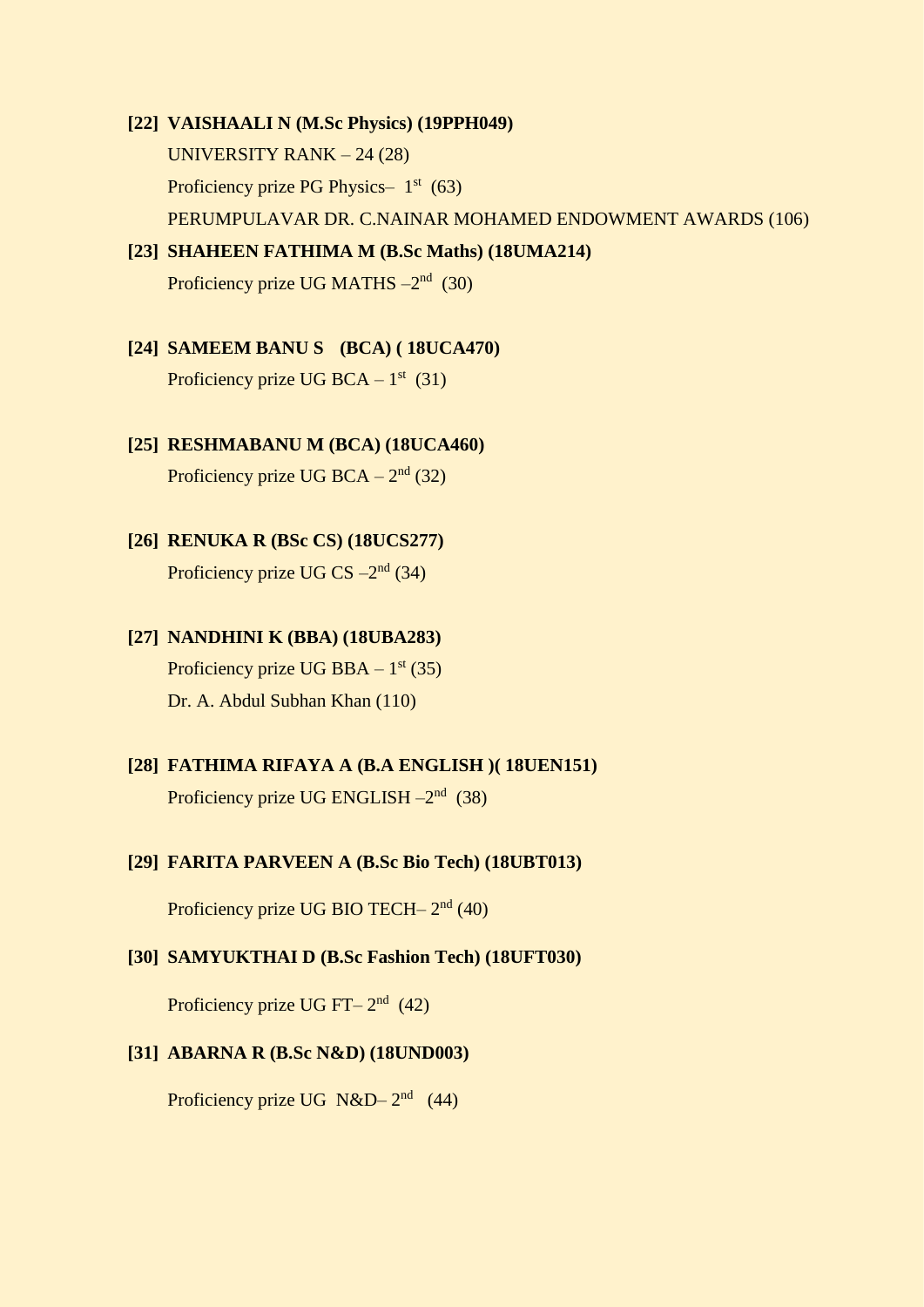#### **[32] FASIHA ISRATH NISHA A (B.Sc IT) (18UIT085)**

Proficiency prize UG IT $-1$ <sup>st</sup> (45)

# **[33] AFRA M (B.Sc IT) (18UIT071)**

Proficiency prize UG IT $-2^{nd}$  (46)

### **[34] S KAVIYA PRIYA (B.Sc chemistry) (18UCH117)**

Proficiency prize UG CHEMISTRY-1<sup>st</sup> (47)

#### **[35] JAWAHERUL FAHUMITHA M (B.Sc chemistry) (18UCH115)**

Proficiency prize UG CHEMISTRY-2<sup>nd</sup> (48)

#### **[36] SOWMIYA B (B.Sc physics) (18UPH119)**

Proficiency prize UG PHYSICS-2<sup>nd</sup> (50)

# **[37] SHIFANA RABBANI S (B.com) (18UCO616)**

Proficiency prize UG COMMERCE –  $2<sup>nd</sup>$  (52)

Dr. A. Abdul Subhan Khan awards (109)

# **[38] FAREEDA MARYAM B A (B.Sc Microbiology) (18UMB007)**

Proficiency prize UG MICROBIOLOGY  $-2<sup>nd</sup>$  (54)

# **[39] THAMEEM NISHA K (B.Litt Tamil) (18UTA063)**

Proficiency prize UG  $TAMIL - 2<sup>nd</sup>$  (56)

# **[40] SHAHA SAJETHA SAHANA M (B.A. Arabic) (18UAR071)**

Proficiency prize UG Arabic- $1<sup>st</sup>$  (57)

#### **[41] NASRIN A (B.A. Arabic) (18UAR062)**

Proficiency prize UG Arabic– $2<sup>nd</sup>$  (58)

### **[42] RABIYATHUL BASIRIA A (B.Sc Zoology) (18UZO062)**

Proficiency prize UG IT $-2^{nd}$  (60)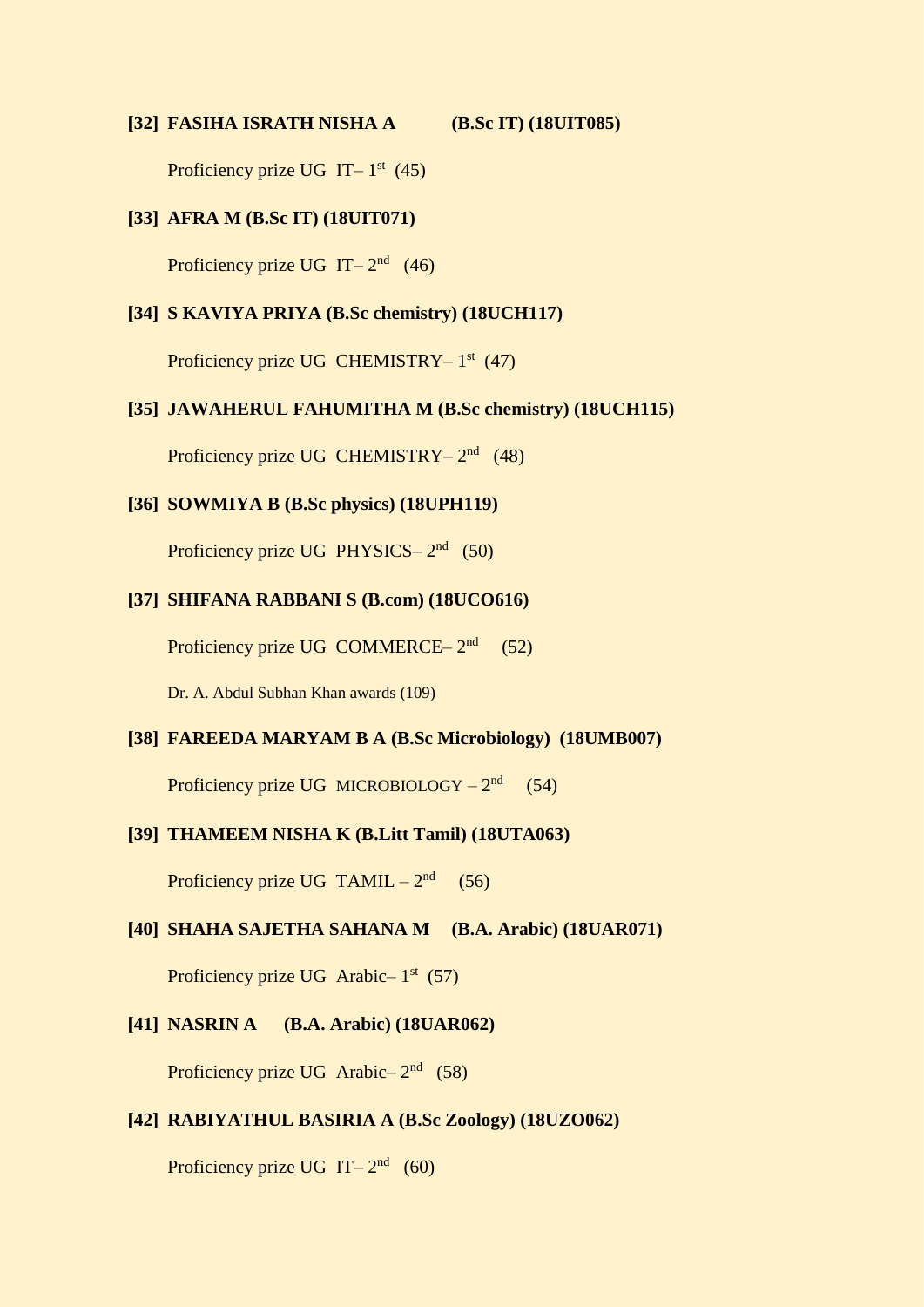#### **[43] SHARMILI C (M.Sc Maths) (19PMA090)**

Proficiency prize PG MATHS $- 2<sup>nd</sup> (62)$ 

# **[44] RAHAMATHNISHA M (M.Sc Physics) (19PPH047)**

Proficiency prize PG PHYSICS- 2<sup>nd</sup> (64)

#### **[45] FATHIMATHUL SHANA (M.Sc chemistry) (19PCH062)**

Proficiency prize PG CHEMISTRY  $- 2<sup>nd</sup> (66)$ 

# **[46] SHALINI K (M.Sc computer science) (19PCS056)**

Proficiency prize PG COMPUTER SCIENCE- 2<sup>nd</sup> (68)

#### **[47] AYISHA NASREEN (M.Sc. FT) (19PFT012)**

Proficiency prize PG FT $-1$ <sup>st</sup> (69)

PERUMPULAVAR DR. C.NAINAR MOHAMED ENDOWMENT AWARDS (103)

#### **[48] MATHAVI E(M.Sc Fashion Tech) (19PFT003)**

Proficiency prize PG FT $-2<sup>nd</sup>$  (70)

#### **[49] NELOFER M (M.Sc N&D) (19PND012)**

Proficiency prize PG N&D-  $1<sup>st</sup>$  (71)

PERUMPULAVAR DR. C.NAINAR MOHAMED ENDOWMENT AWARDS (104)

# **[50] PAVITHRA K (M.Sc N&D) (19PND014)**

Proficiency prize PG N&D-  $2<sup>nd</sup>$  (72)

#### **[51] JENIFER MARY R (M.Sc Microbiology) (19PMB004)**

Proficiency prize PG MICROBIOLOGY- 2<sup>nd</sup> (74)

#### **[52] SHERIN TAJ Z (M.Sc Bio Tech) (19PBT008)**

Proficiency prize PG BIO TECH- 2<sup>nd</sup> (76)

#### **[53] PRISCILLA S (M.A English) (19PEN055)**

Proficiency prize PG ENGLISH- 1<sup>st</sup> (77)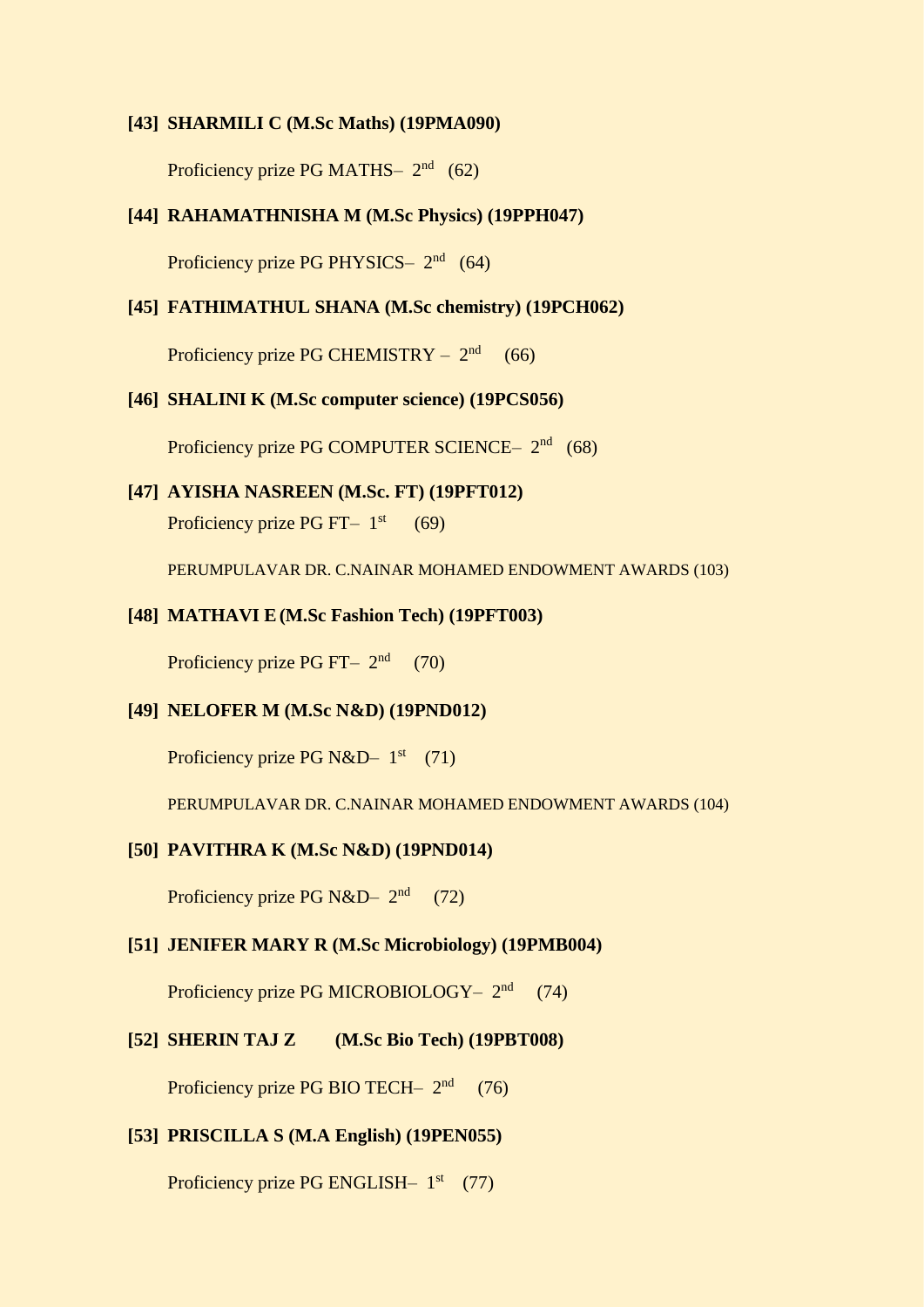#### **[54] SAFRIN FATHIMA S (M.A English) (19PEN060)**

Proficiency prize PG ENGLISH $-2<sup>nd</sup>$  (78)

### **[55] RIZWANA K(M.Com) (19PCO091)**

Proficiency prize PG COMMERCE  $2<sup>nd</sup>$  (80)

# **[56] NATALIA MARY ANN PEREIRA (MBA) (19MBA102)**

Proficiency prize PG MBA $-2<sup>nd</sup>$  (82)

#### **[57] MOHANA PRIYA S (MSW) (19PSW020)**

Proficiency prize PG MSW $-2<sup>nd</sup>$  (84)

# **[58] MUTHULAKSHMI C (B.Sc N&D) (19UND021)**

Proficiency UG Part I Lang (TAMIL)-1<sup>st</sup> (85) Dr. P.M. Mansure Award (113)

# **[59] SUBHA D (B.COM) (19UCO633)**

Proficiency UG Part I Lang (TAMIL)-2<sup>nd</sup> (86)

# **[60] JAINUB A (B.Sc MATHS) (19UMA127)**

Proficiency UG Part I Lang (ARABIC)-1<sup>st</sup> (87)

# **[61] THASNEEM BANU J (B.Sc MATHS) (19UMA168)**

Proficiency UG Part I Lang (ARABIC)- 1<sup>st</sup> (88)

#### **[62] SHAFA FATHIMA J (BCA) (19UCA488)**

Proficiency UG Part I Lang (ARABIC)- 2<sup>nd</sup> (89)

# **[63] REEM JALALUDDIN (BIOTECH) (19UBT022)**

Proficiency UG Part I Lang (HINDI)-1<sup>st</sup> (90)

# **[64] JASEEMA JAFFAR SATHICK (N&D) (19UND013)**

Proficiency UG Part I Lang (HINDI)-2<sup>nd</sup> (91)